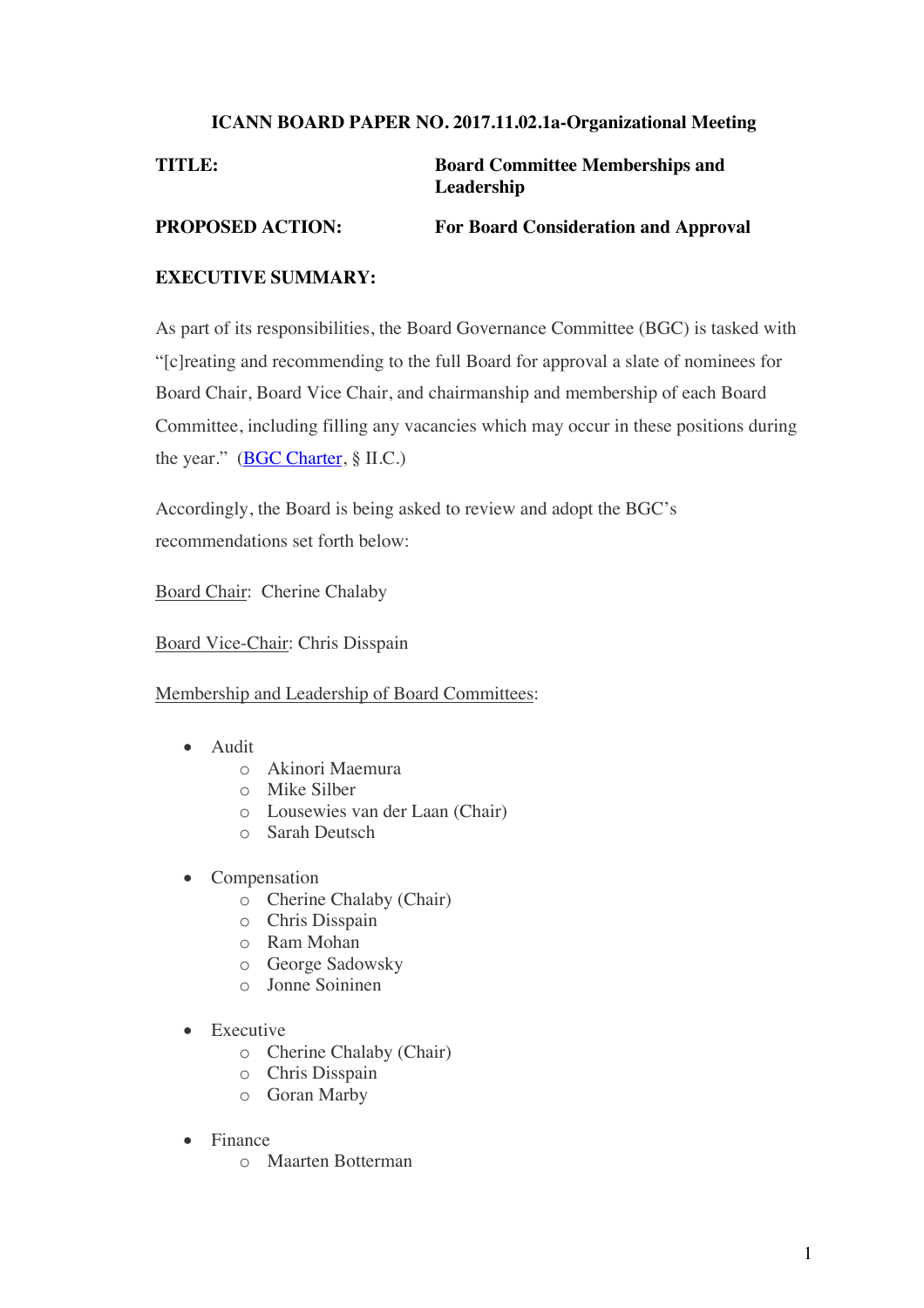- o Ron da Silva (Chair)
- o Chris Disspain
- o Khaled Koubaa
- o George Sadowsky
- **Governance** 
	- o Maarten Botterman
	- o Becky Burr (Chair)
	- o Ron da Silva
	- o Ram Mohan
	- o Lousewies van der Laan
- Risk
	- o Rafael Lito Ibarra (Co-Chair)
	- o Akinori Maemura
	- o Ram Mohan (Co-Chair)
	- o Kaveh Ranjbar
	- o Matthew Shears
	- o Jonne Soininen
- Organizational Effectiveness
	- o Rafael Lito Ibarra
	- o Khaled Koubaa (Chair)
	- o George Sadowsky
	- o Léon Sanchez
	- o Matthew Shears
	- o Avri Doria
- Accountability Mechanisms
	- o Becky Burr
	- o Chris Disspain (Chair)
	- o Léon Sanchez
	- o Mike Silber
	- o Sarah Deutsch
- Technical
	- o Cherine Chalaby
	- o Ron da Silva
	- o Rafael Lito Ibarra (Vice Chair)
	- o Akinori Maemura
	- o Ram Mohan
	- o Kaveh Ranjbar (Chair)
	- o George Sadowsky
	- o Jonne Soininen
	- o Avri Doria

# **PROPOSED RESOLUTION S :**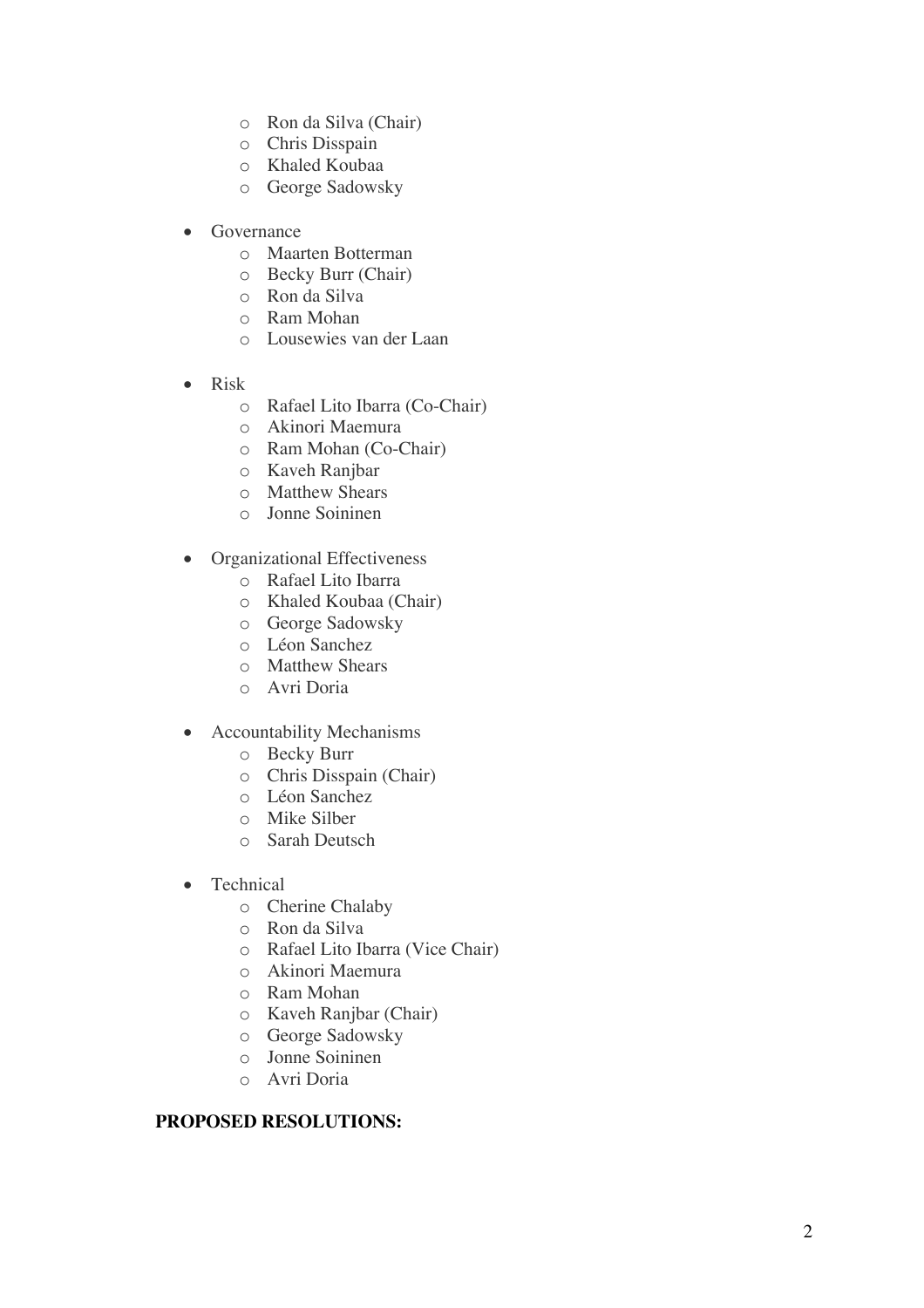## a. Election of ICANN Board Chair

Resolved (2017.11.02.xx), Cherine Chalaby is elected as Chair of the Board.

## b. Election of ICANN Board Vice Chair

Resolved (2017.11.02.xx), Chris Disspain is elected as Vice-Chair of the Board.

c. Appointment of Membership and Leadership of Board Committees

Resolved (2017.11.02.xx), membership and leadership of the following Board Committees is established as follows:

#### **Audit**

Lousewies van der Laan (Chair) Akinori Maemura Mike Silber Sarah Deutsch

#### **Compensation**

Cherine Chalaby (Chair) Chris Disspain Ram Mohan George Sadowsky Jonne Soininen

**Executive**  Resolution Text Superseded

### **Finance**

Ron da Silva (Chair) Maarten Botterman Chris Disspain Khaled Koubaa George Sadowsky

### **Governance**

Becky Burr (Chair) Maarten Botterman Ron da Silva Ram Mohan Lousewies van der Laan

## **Risk**

Rafael Lito Ibarra (Co-Chair) Ram Mohan (Co-Chair)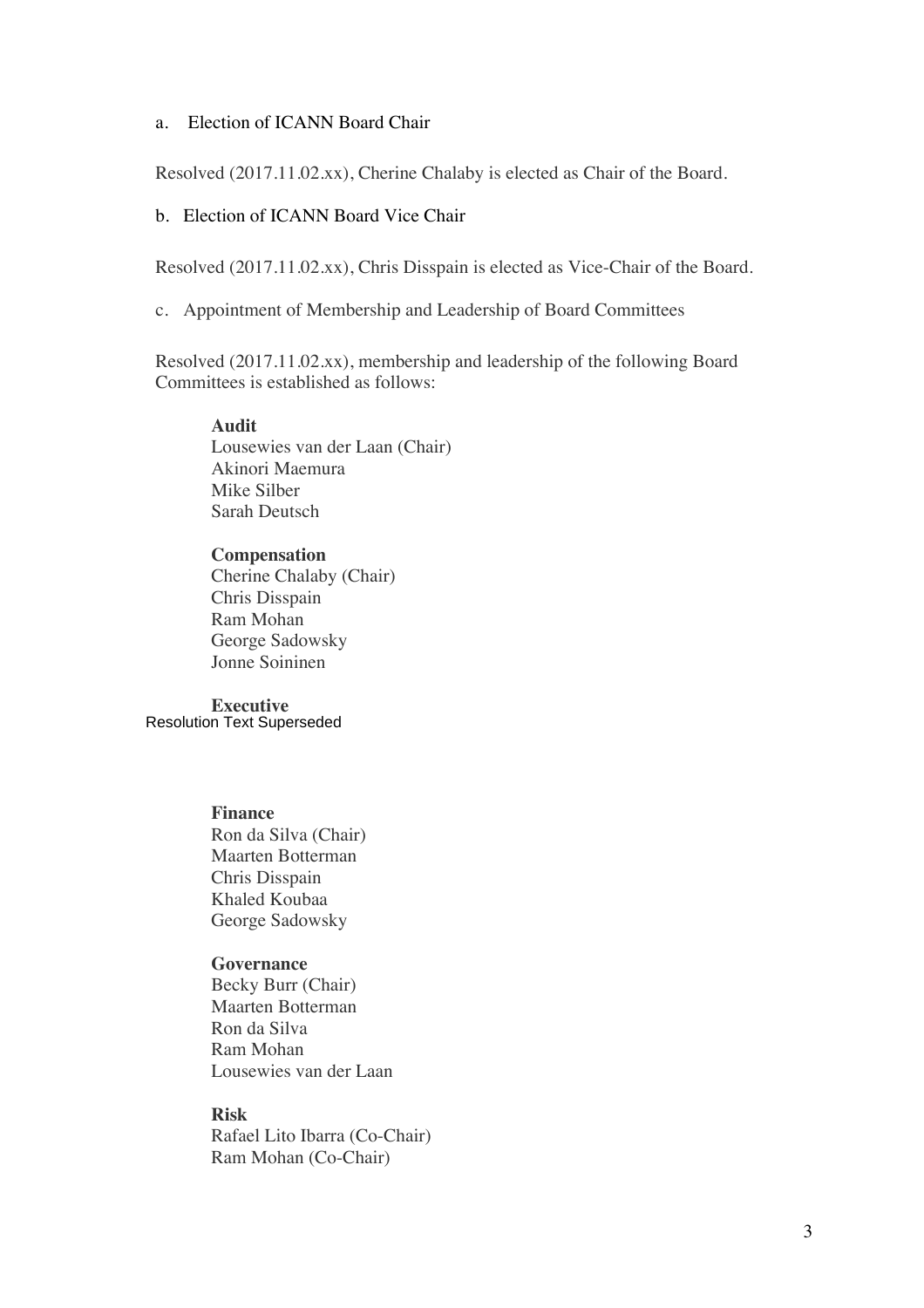Akinori Maemura Kaveh Ranjbar Matthew Shears Jonne Soininen

#### **Organizational Effectiveness**

Khaled Koubaa (Chair) Rafael Lito Ibarra George Sadowsky Léon Sanchez Matthew Shears Avri Doria

#### **Accountability Mechanisms**

Chris Disspain (Chair) Becky Burr Sarah Deutsch Léon Sanchez Mike Silber

### **Technical**

Kaveh Ranjbar (Chair) Rafael Lito Ibarra (Vice Chair) Cherine Chalaby Ron da Silva Akinori Maemura Ram Mohan George Sadowsky Jonne Soininen Avri Doria

# **PROPOSED RATIONALE:**

Article 7, Section 7.2 and Article 14 of the ICANN Bylaws call for the Board to appoint the Board Chair, Board Vice Chair, and chairmanship and membership of each Board Committee, including filling any vacancies which may occur in these positions during the year. The appointment of the Board leadership and Board Committee slates is consistent with ICANN's Mission and is in the public interest as it is important to ensure that the Board and its Committees have the properly skilled expertise to carry forth ICANN's Mission, Commitments and Core Values.

This decision will have no direct fiscal impact on the organization and no impact on the security, stability or resiliency of the domain name system.

Submitted By: Amy A. Stathos